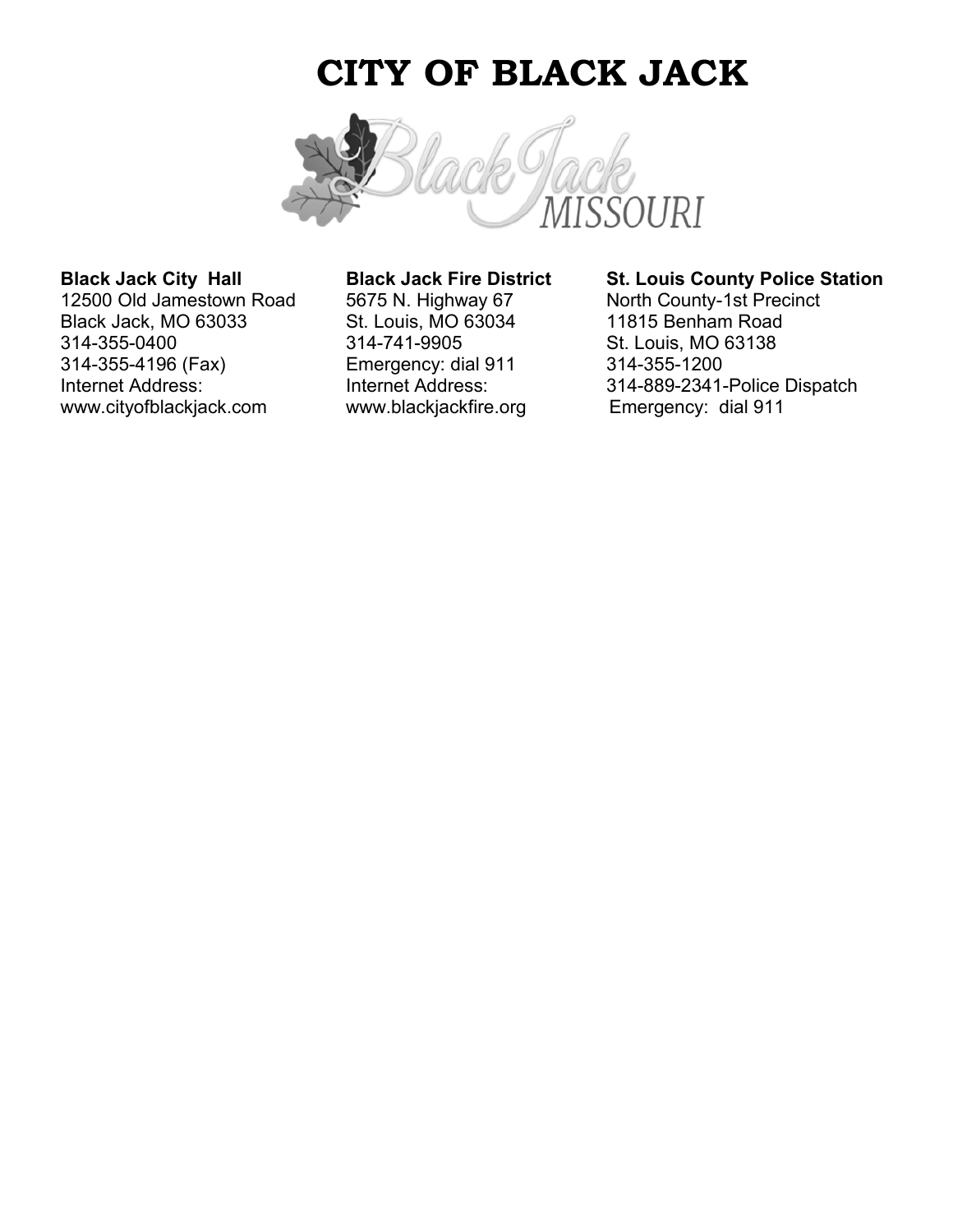## **UTILITIES**



Laclede Gas Company **Ameren U.E.** Metropolitan Sewer 720 Olive Street P.O. Box 66529 2350 Market Street St. Louis, MO 63101 St. Louis, MO 63166 St. Louis, MO 63103 www.lacledegas.com www.amerenue.com www.stlmsd.com

1-866-430-0820 636-947-5959

### **CABLE TV**

Charter Communications

### **GAS ELECTRIC SEWER**

314-342-1000

### **WATER TRASH PHONE**

Missouri American Water **Republic Services** AT&T 727 Craig Road 12976 St. Charles Rock Rd 1-800-288-2020 Creve Coeur, MO 63141 Bridgeton, MO 63044 www.att.com www.amwater.com www.republicservices.com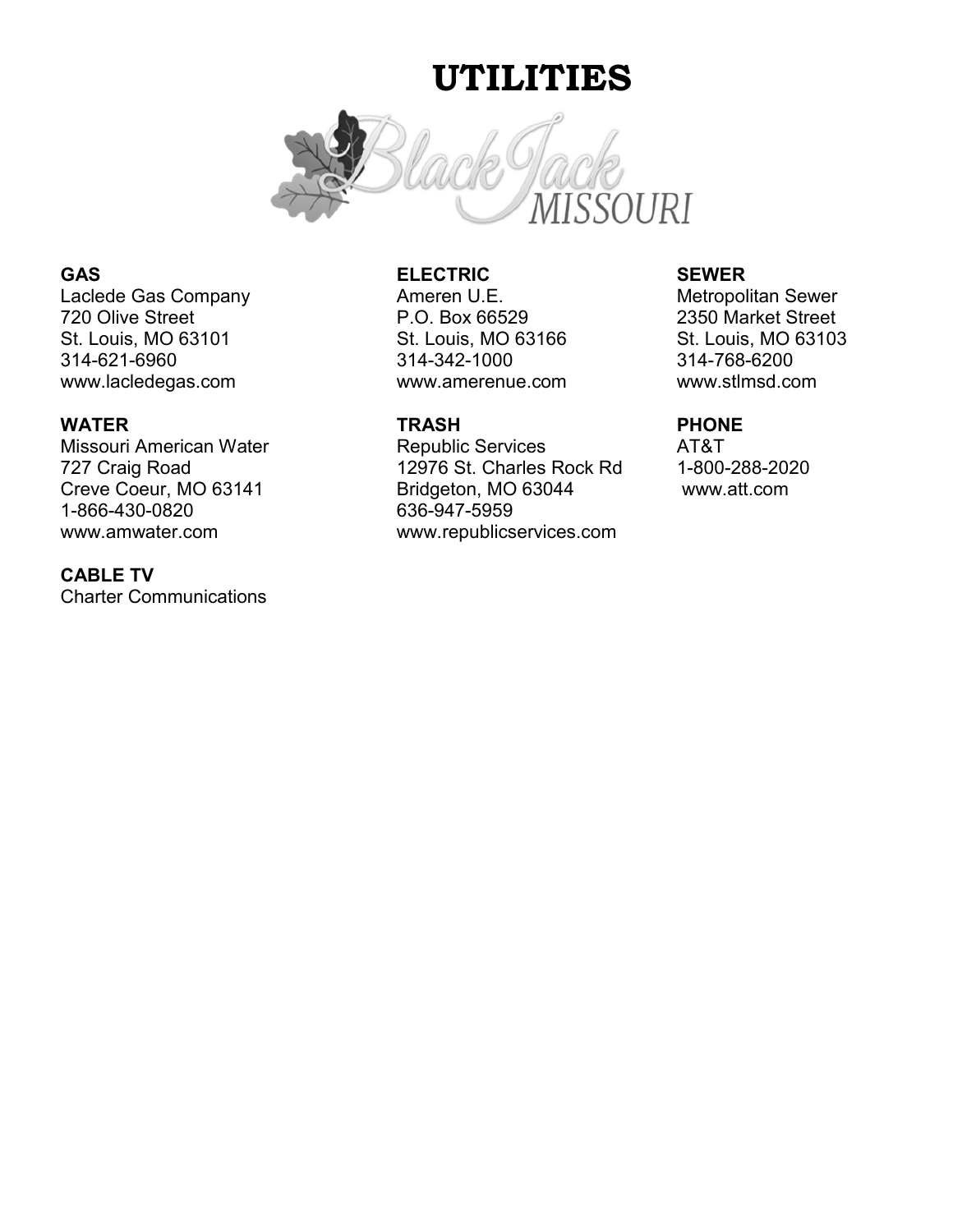# **BOARDS, COMMISSIONS & COMMITTEES**



The City of Black Jack is a Third Class City with an elected mayor and two councilpersons elected for each of the four wards. The Mayor and City Council meet on the first and third Tuesday of every month at 7:00 p.m. All residents are encouraged to attend these open meetings and make their public requests. All meeting dates, times, agendas and minutes are posted on the City's web site or for additional information contact the City Clerk's office.

The City of Black Jack has the following citizen Boards, Commissions and Committees which all residents are encouraged to become involved in. Members of the Boards, Commissions and Committee's are appointed by the Mayor and City Council for a specified term. These Boards, Commissions and Committees assist the City Council in their functioning of setting policies and implementing issues that have a direct impact in the governance of the city and all its residents. A list of the current Boards and Commissions follows:

- Architectural Review Board-meets as necessary
- American's with Disabilities Act and Human Rights-meets as necessary
- Black Jack North County Community Events-meets as necessary
- Board of Adjustment-meets as necessary
- Emergency Management-meets the 4th Saturday of the month
- Parks and Recreation-meets the 2nd Thursday of the month
- Planning and Zoning-meets as necessary
- Traffic Commission-meets the 2nd Tuesday of the month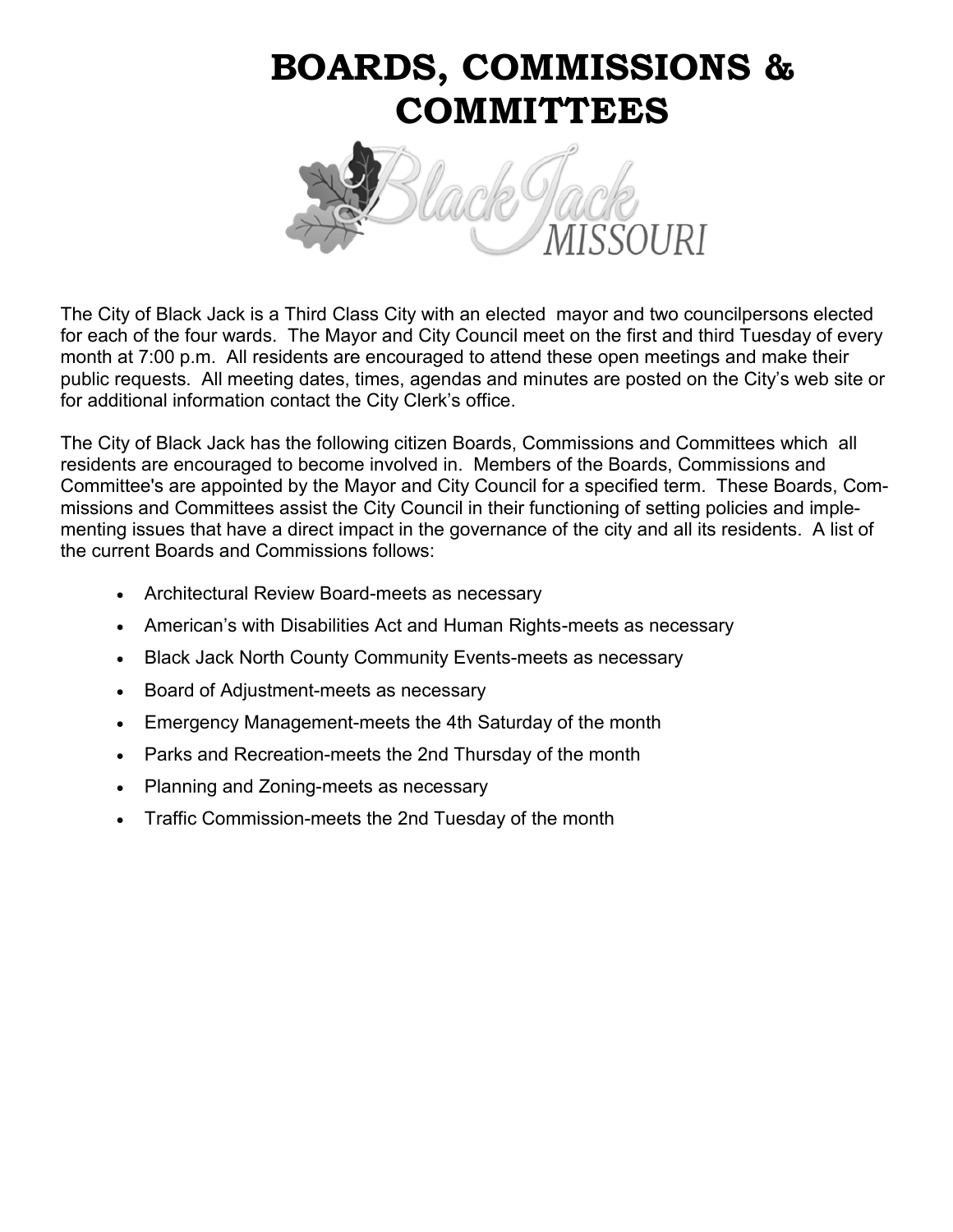## **SCHOOLS & CHURCHES**



Jamestown Elementary School Halls Ferry Christian Church Christian Embassy Church 13750 Old Jamestown Road 12100 Old Halls Ferry Road 13775 Old Jamestown Rd Black Jack, MO 63033 Black Jack, MO 63033 Black Jack, MO 63033 314-953-4300 314-741-0372 314-741-4463

Jury Elementary School Black Jack Baptist Church Christ our Redeemer AME 11950 Old Halls Ferry Road 4906 Meuse Drive 13820 Old Jamestown Rd Black Jack, MO 63033 Black Jack, MO 63033 Black Jack, MO 63033 314-953-4400 314-355-1940 314-741-4222

Hazelwood Central Middle School Salem Lutheran Church First Missionary Baptist 13450 Old Jamestown Road 5180 Parker Road 4400 Parker Road Black Jack, MO 63033 Black Jack, MO 63033 Black Jack, MO 63033 314-953-7400 314-741-6781 314-438-0228

314-953-5000 Black Jack, MO 63033

### **SCHOOLS CHURCHES**

Salem Lutheran School Community Church of God Bridgeton Baptist Church 5190 Parker Road 12105 Old Halls Ferry Road 5120 Bristol Rock Road Black Jack, MO 63033 Black Jack, MO 63033 Black Jack, MO 63033 314-741-8220 314-355-6901 314-741-3727

Hazelwood School District Kingdom Hall of Jehovah's Witness General Information 11800 Old Halls Ferry Road 314-355-5055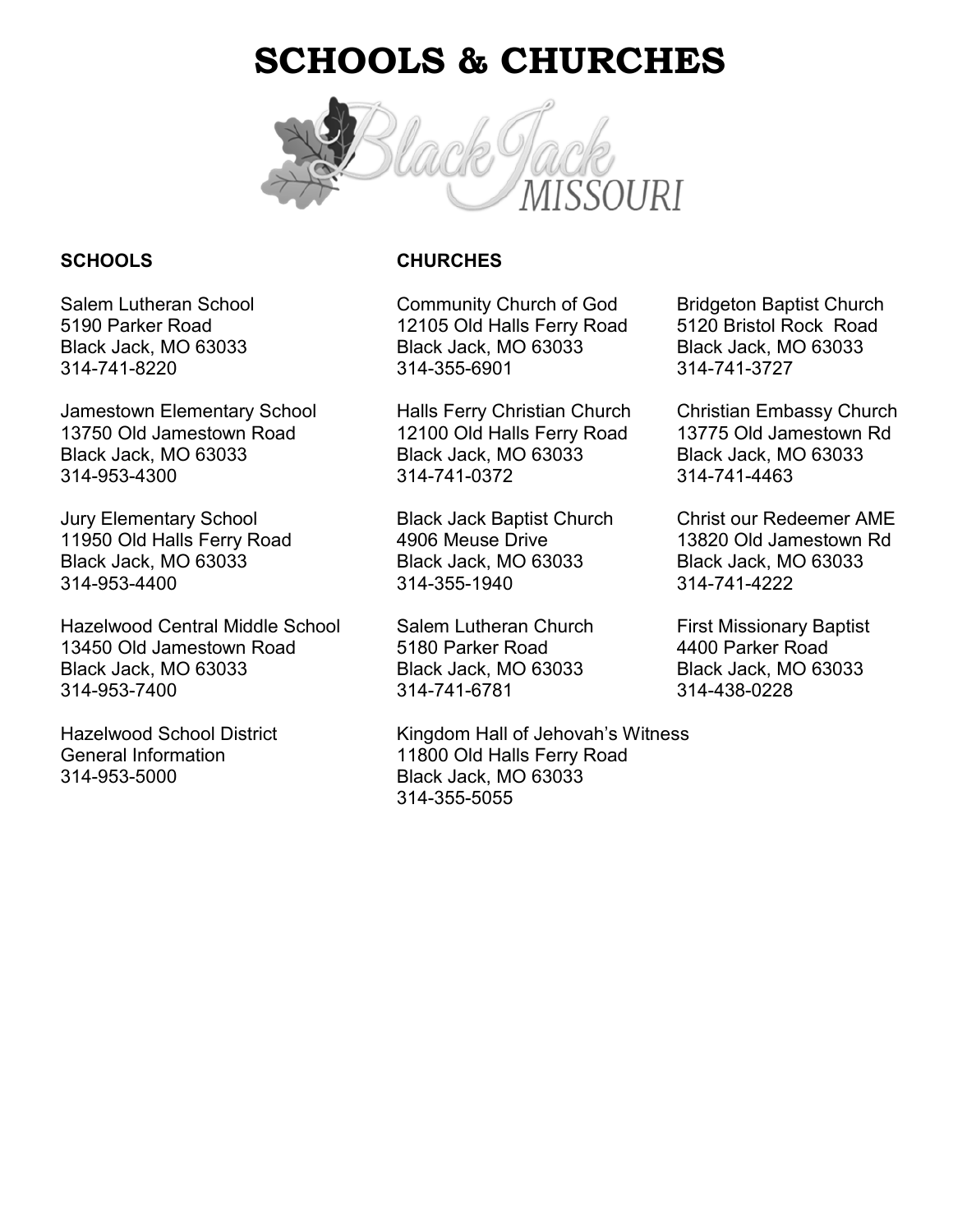## **CITY DEPARTMENTS**



### **CITY CLERK/EXECUTIVE ASSISTANT TO THE MAYOR - 314-355-0400 ext. 101 cityclerk@cityofblackjack.com**

The City Clerk is appointed by the Mayor and the City Council and maintains all the official records of the City, prepares and retains all meeting agendas and minutes and serves as the election official for the City.

#### **ADMINISTRATION & FINANCE MANAGER - 314-355-0400 ext. 151 finance@cityofblackjack.com**

The finance manager manages all fiscal matters concerning the City; maintains all financial records, oversees the annual budget, and monitors all revenues and expenditures of the City.

#### **COURT CLERK - 314-355-0400 ext. 102 courtclerk@cityofblackjack.com**

The City of Black Jack Municipal Court is the judicial branch of city government. The Court adjudicates traffic and other ordinance violations filed by the St. Louis County Police Department and City of Black Jack Code Enforcement Officer. The court clerk retains all records pertaining to the municipal court.

#### **CODE ENFORCEMENT - 314-355-0400 ext. 112 buildinginspector@cityofblackjack.com**

The code enforcement department addresses all issues, concerns and complaints regarding the upkeep of properties within the City limits.

#### **CITY ENGINEER/PUBLIC WORKS - 314-355-0400 ext. 110 cityengineer@cityofblackjack.com**

The City Engineer oversees the daily operations of the maintenance department, the maintenance of all city streets, sidewalks, public ways and municipal buildings.

#### **MEDIA DIRECTOR/GTN TV - 314-355-0400 ext. 120 newsdirector@cityofblackjack.com**

The city's own award winning news station that provides coverage of events and information that effects the community.

#### **POLICE DEPARTMENT (St. Louis County) - 314-355-0400 ext. 128 or 127 Emergency dial 911**

The City contracts with the St. Louis County Police Department for all police services for the residents of the